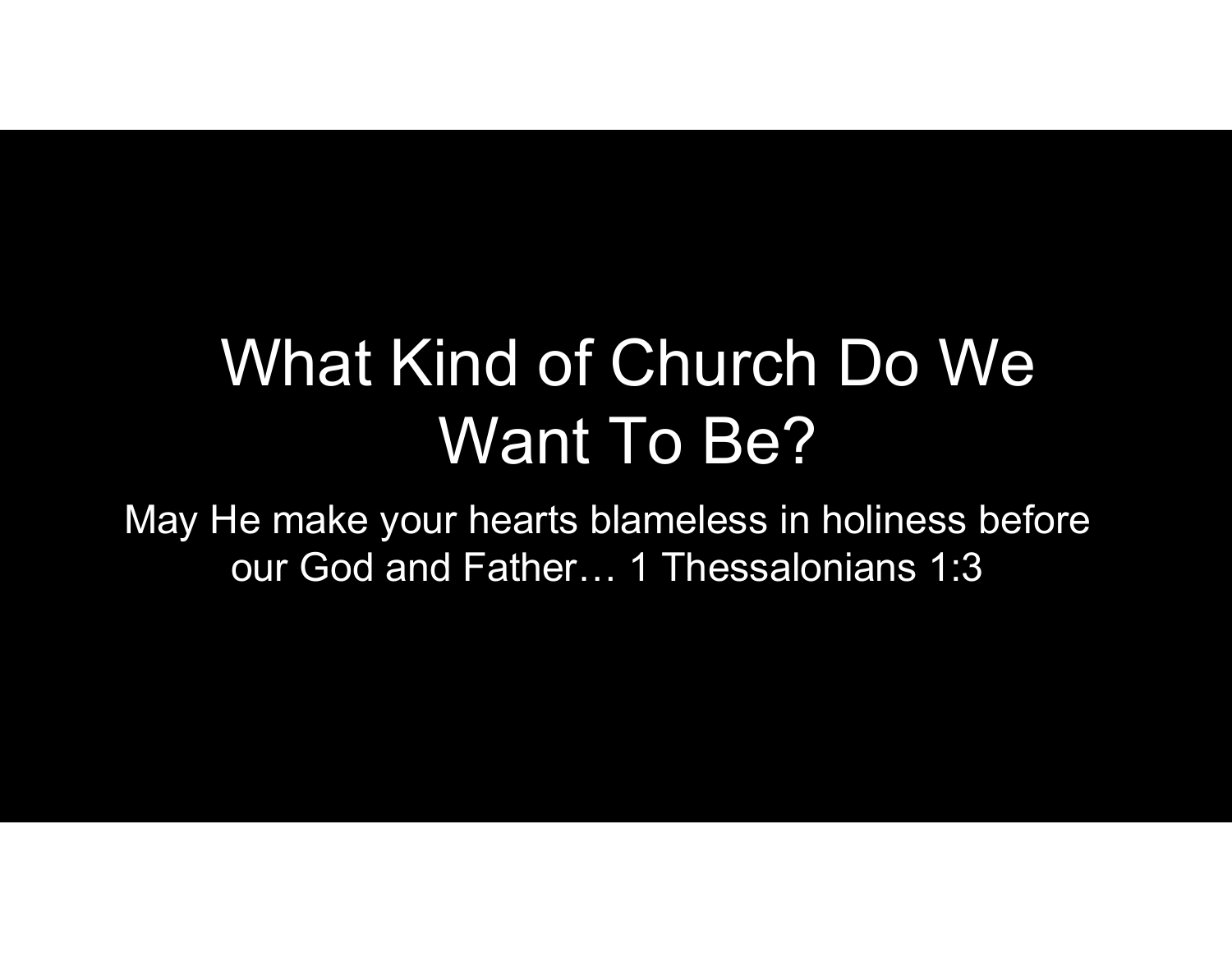#### A few things to note about this request: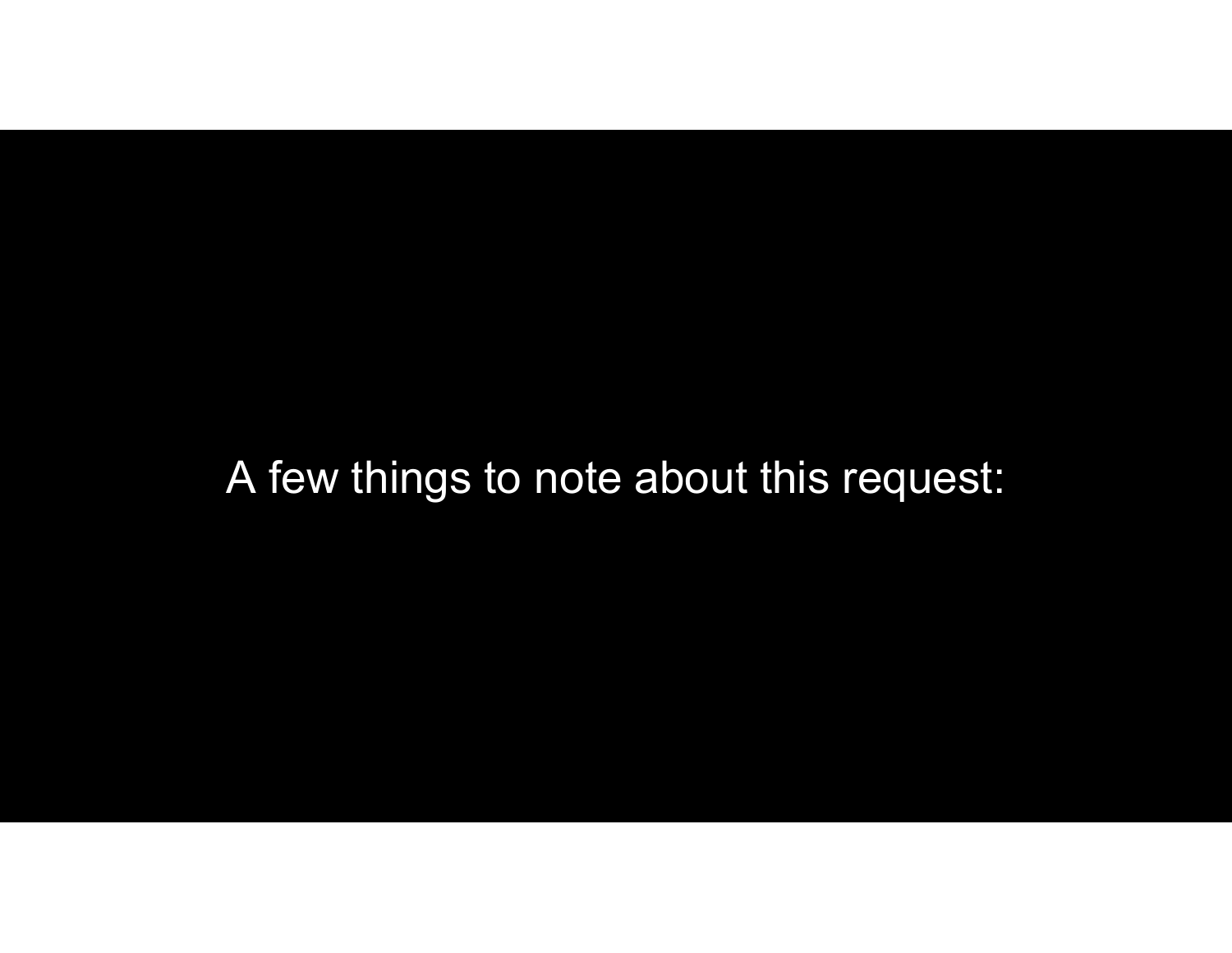# 1.The end result is that they BE holy and blameless before the Lord.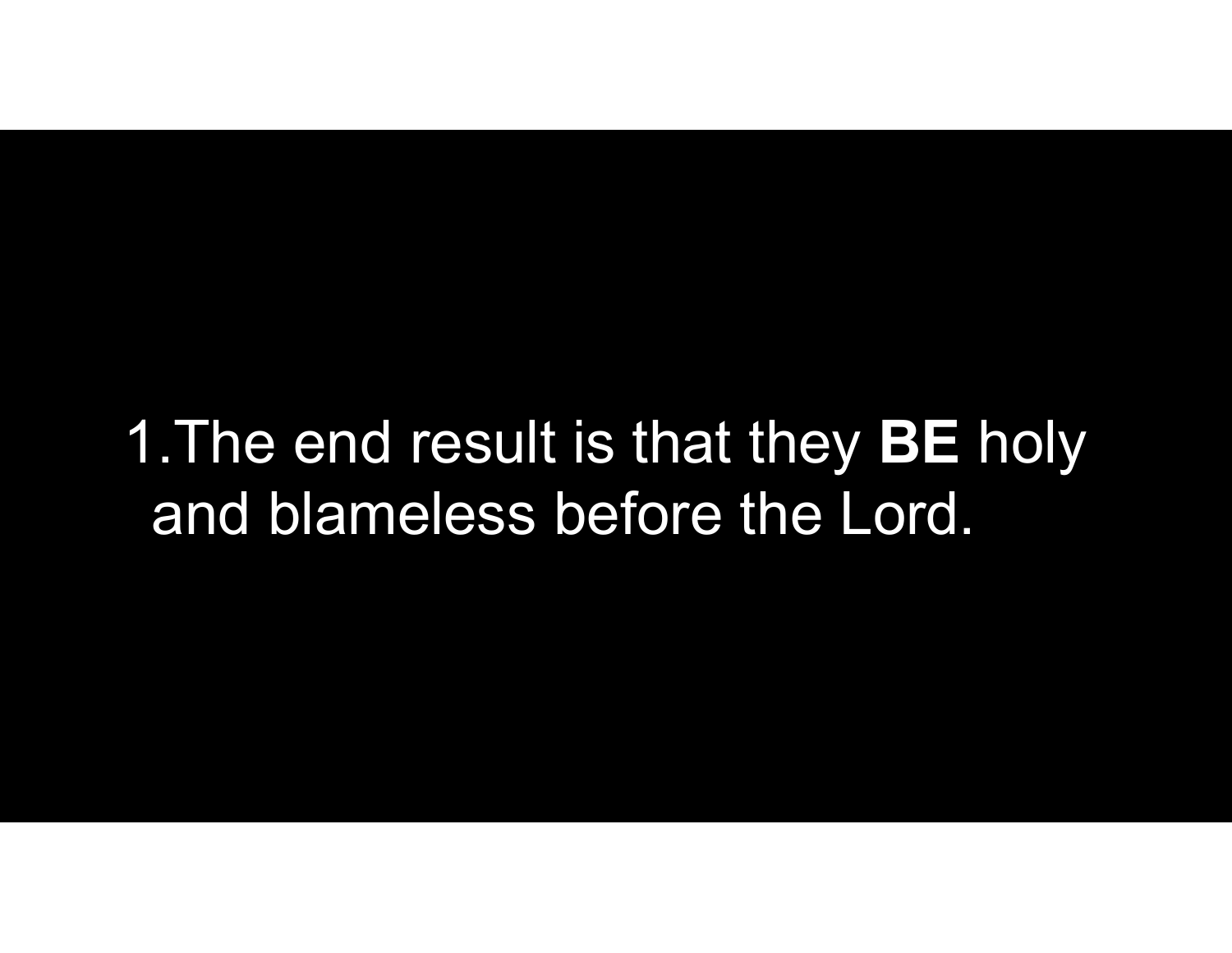# 2. On our own, we are neither holy nor blameless.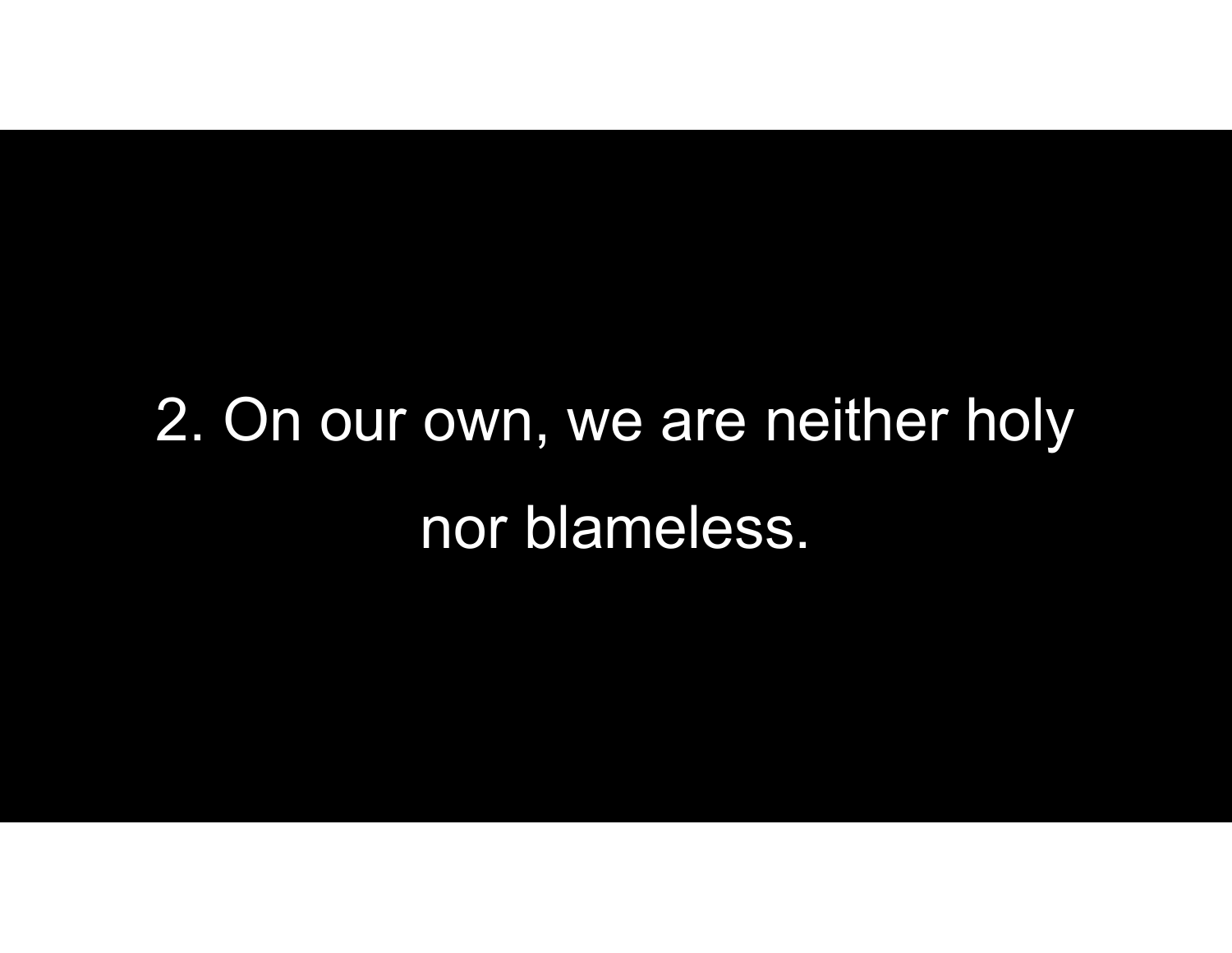3. He asks God to do this because we aren't capable of doing this on our own. "May He make your hearts…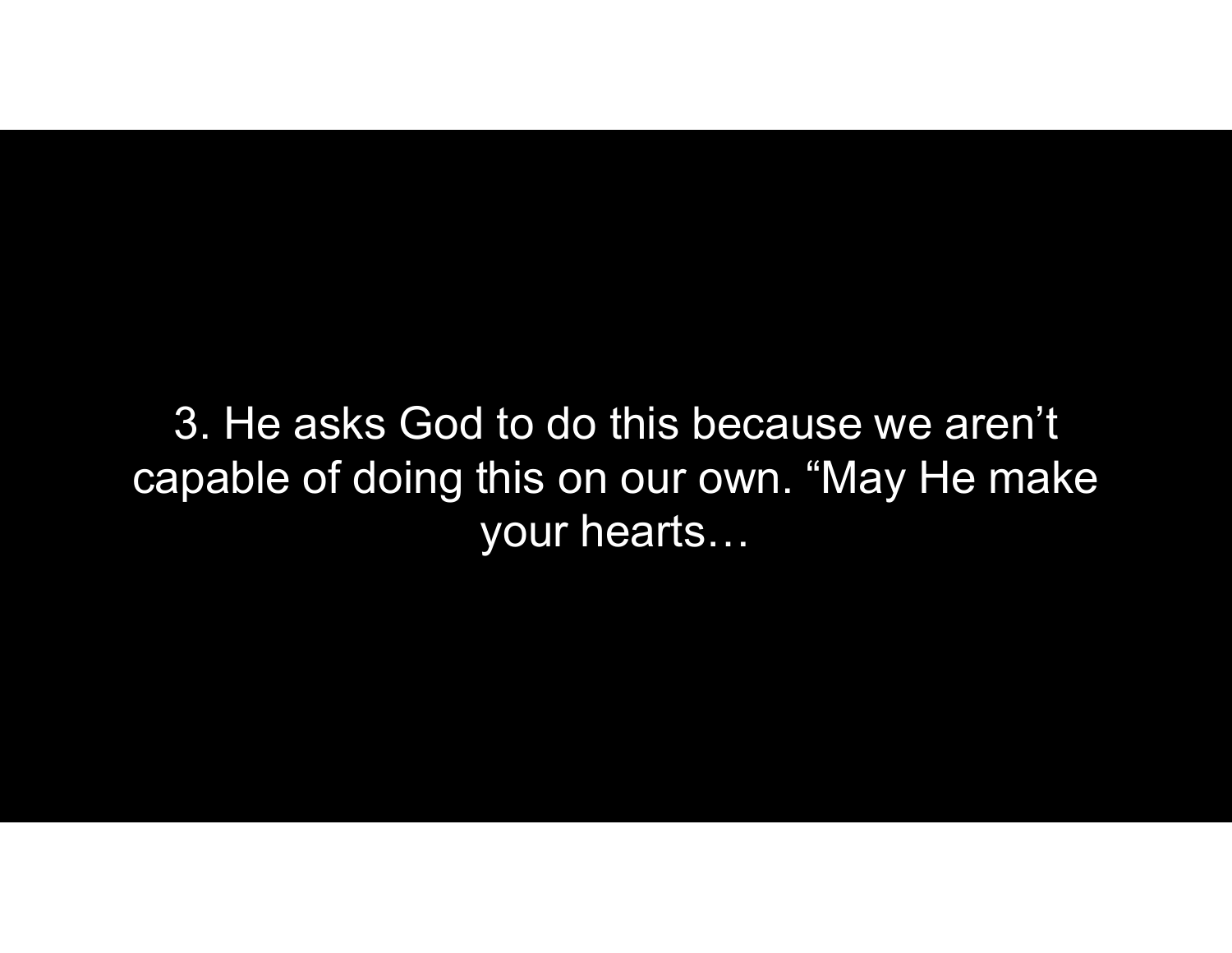## 4. This process is called sanctification.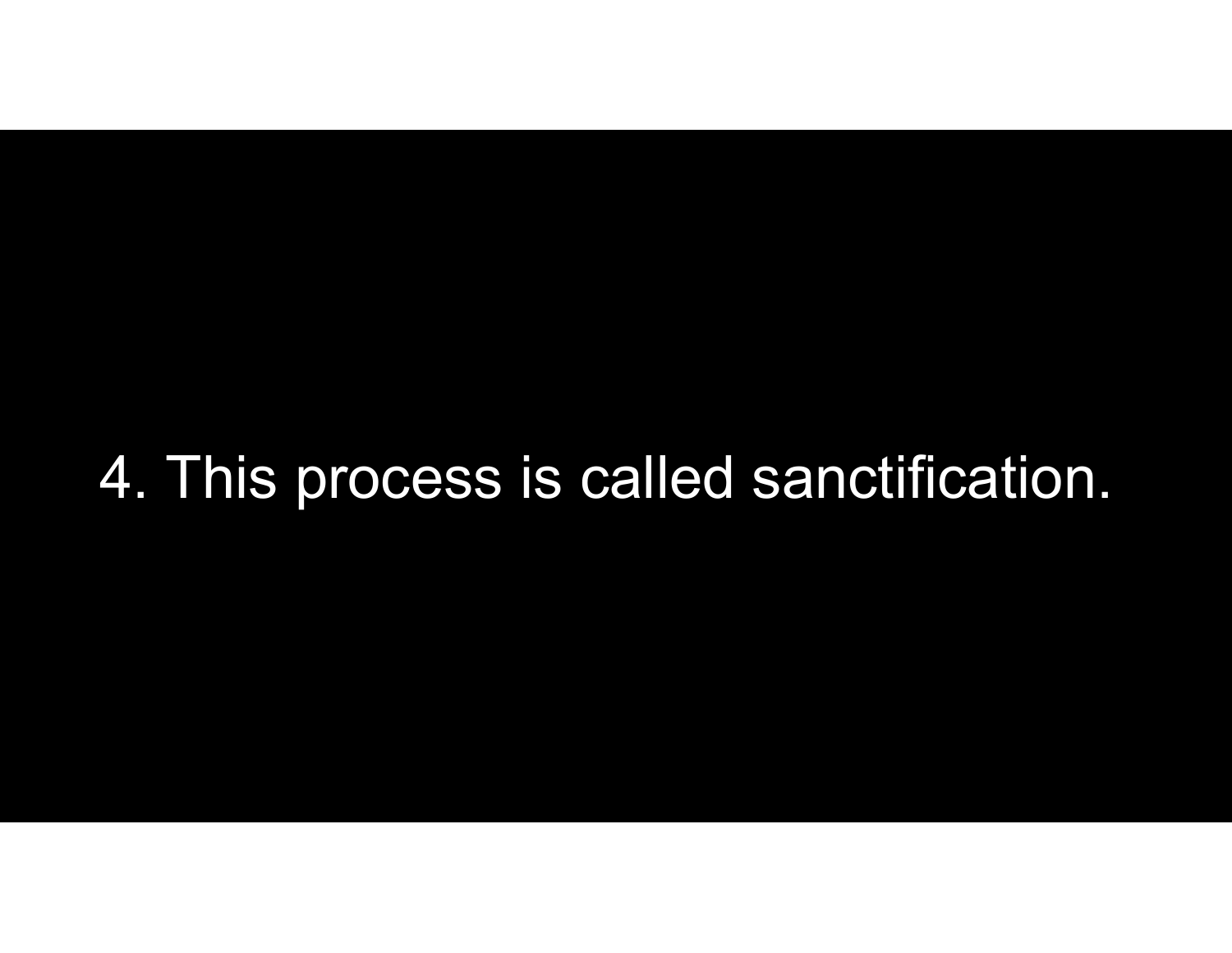5. It is the process whereby God takes men dead in their sin and brings them to life in Christ, molding them into the likeness of His Son.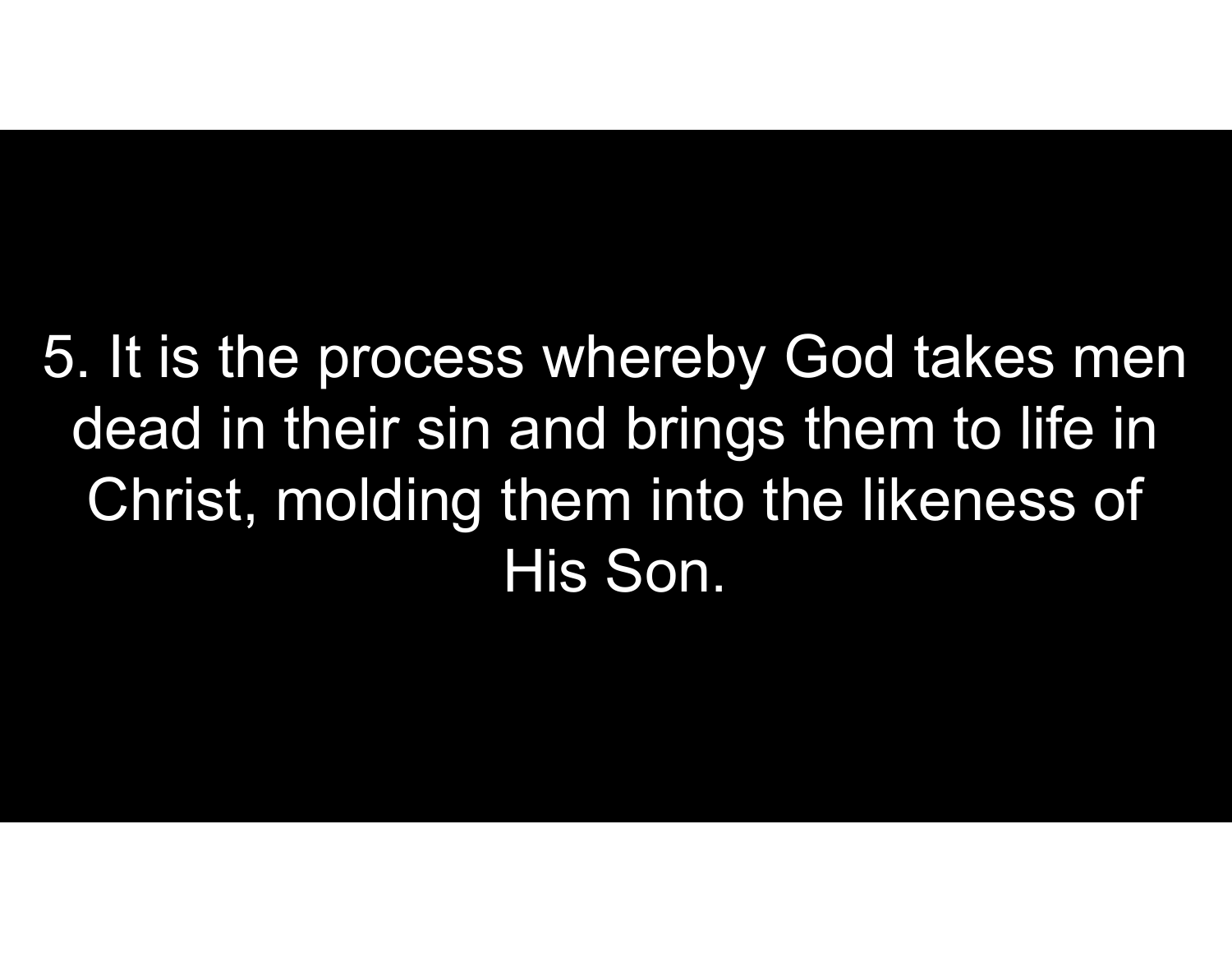# 6. Sanctification is a life long process.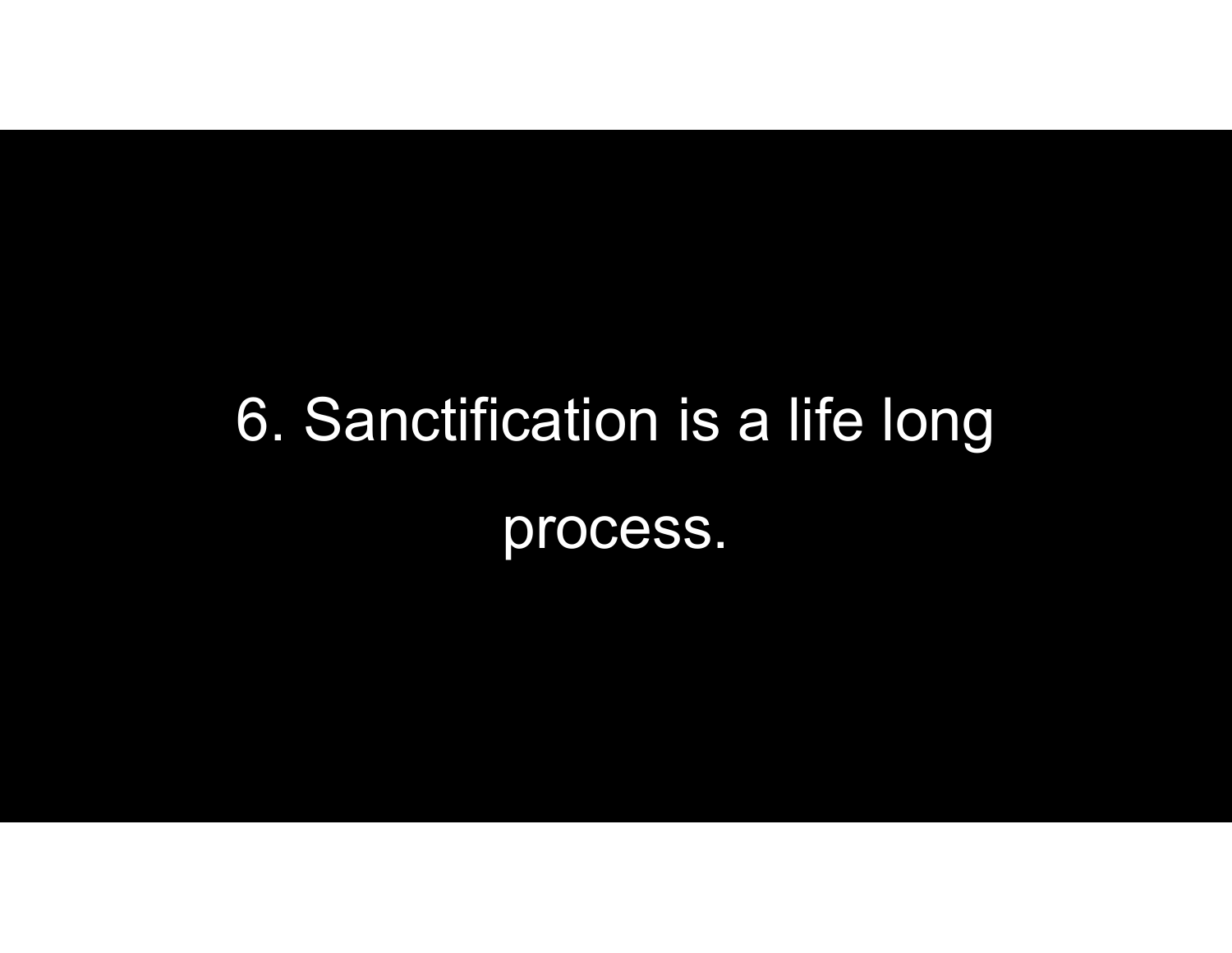7. If our hearts appear to have changed but our habits don't, we are unrepentant.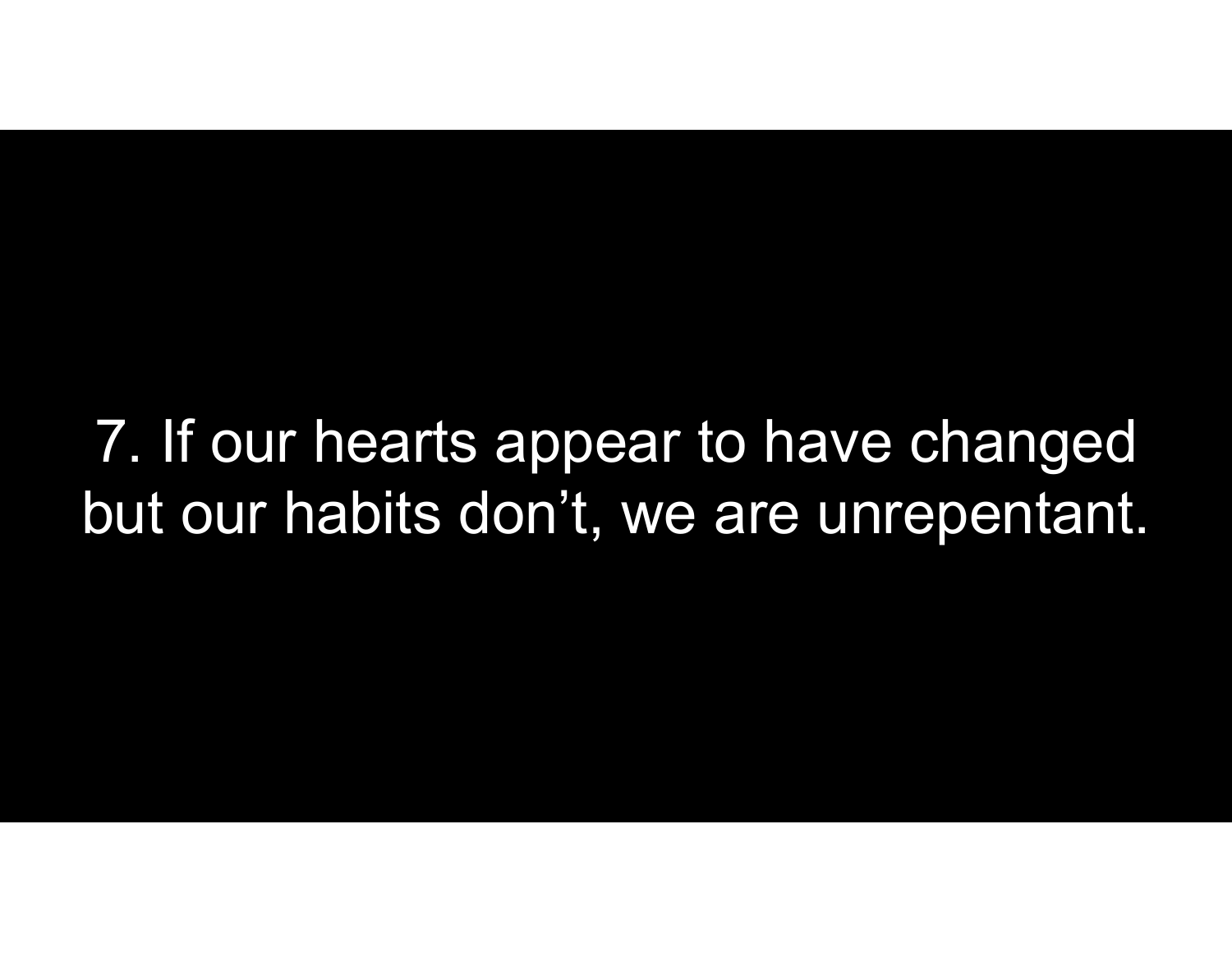8. If our habits change but our hearts don't, our holiness is a mere act.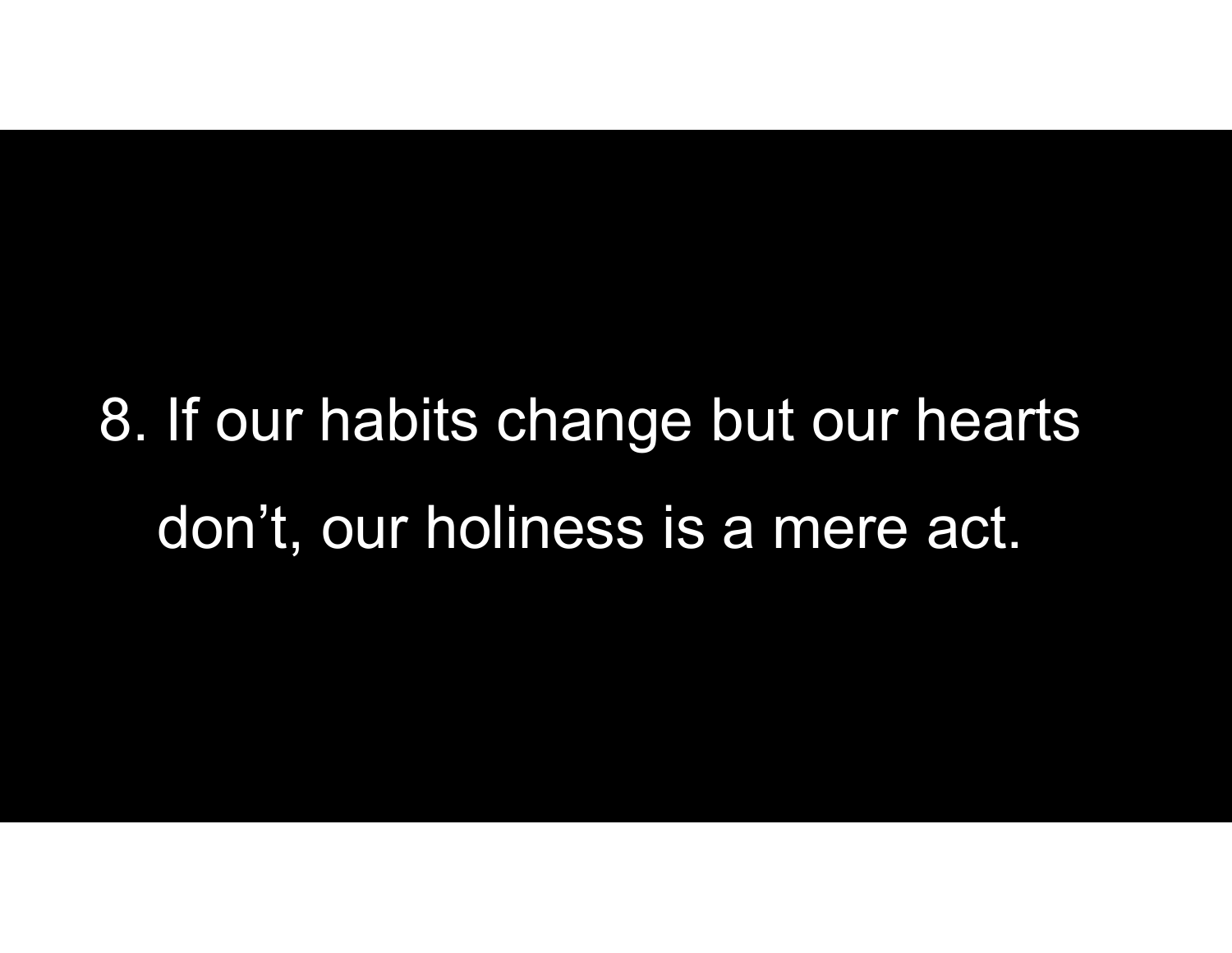9. Genuine holiness is the result of God changing our nature and our making the choices He is leading us to make.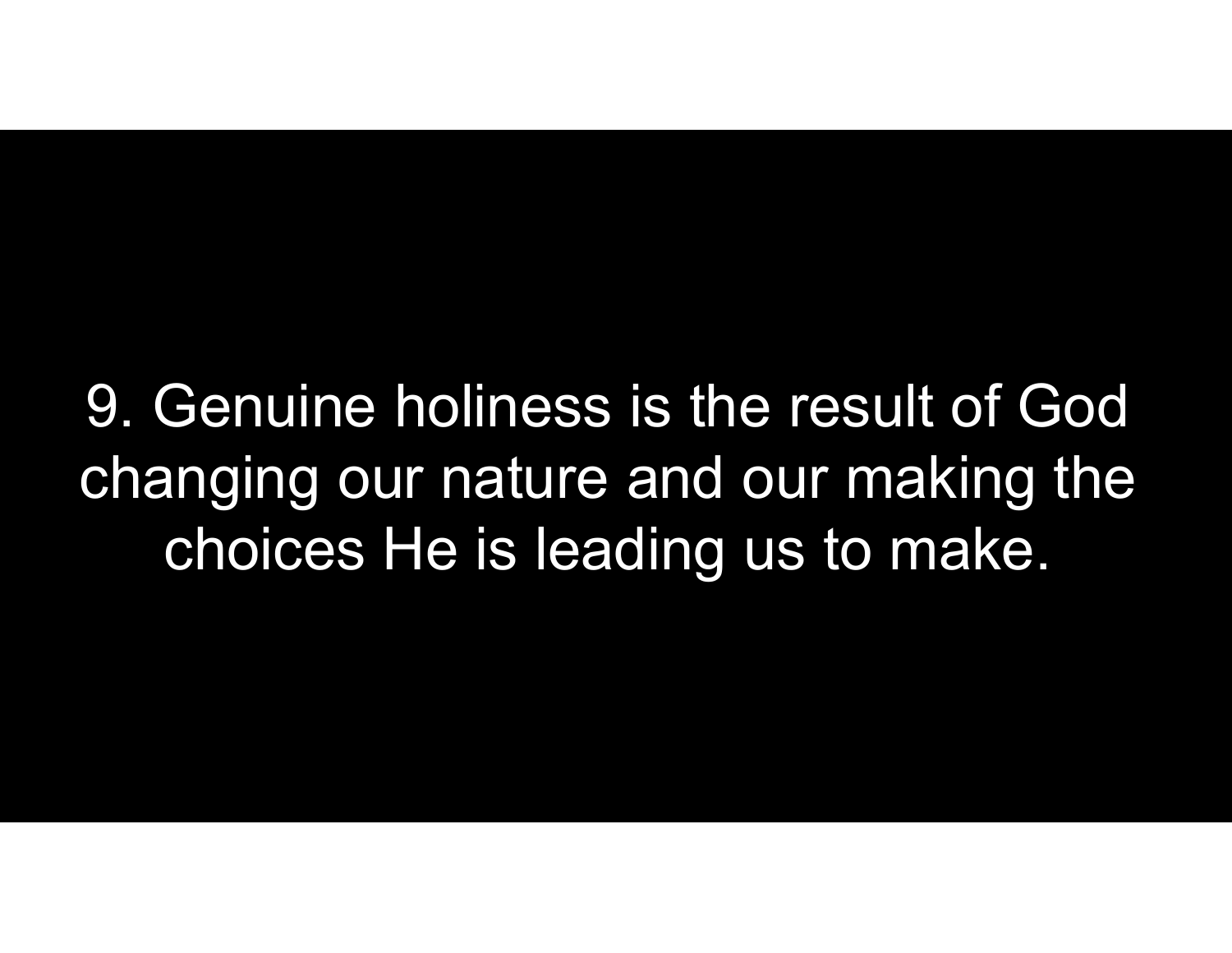# 10. Sanctification leads to purity not perfection.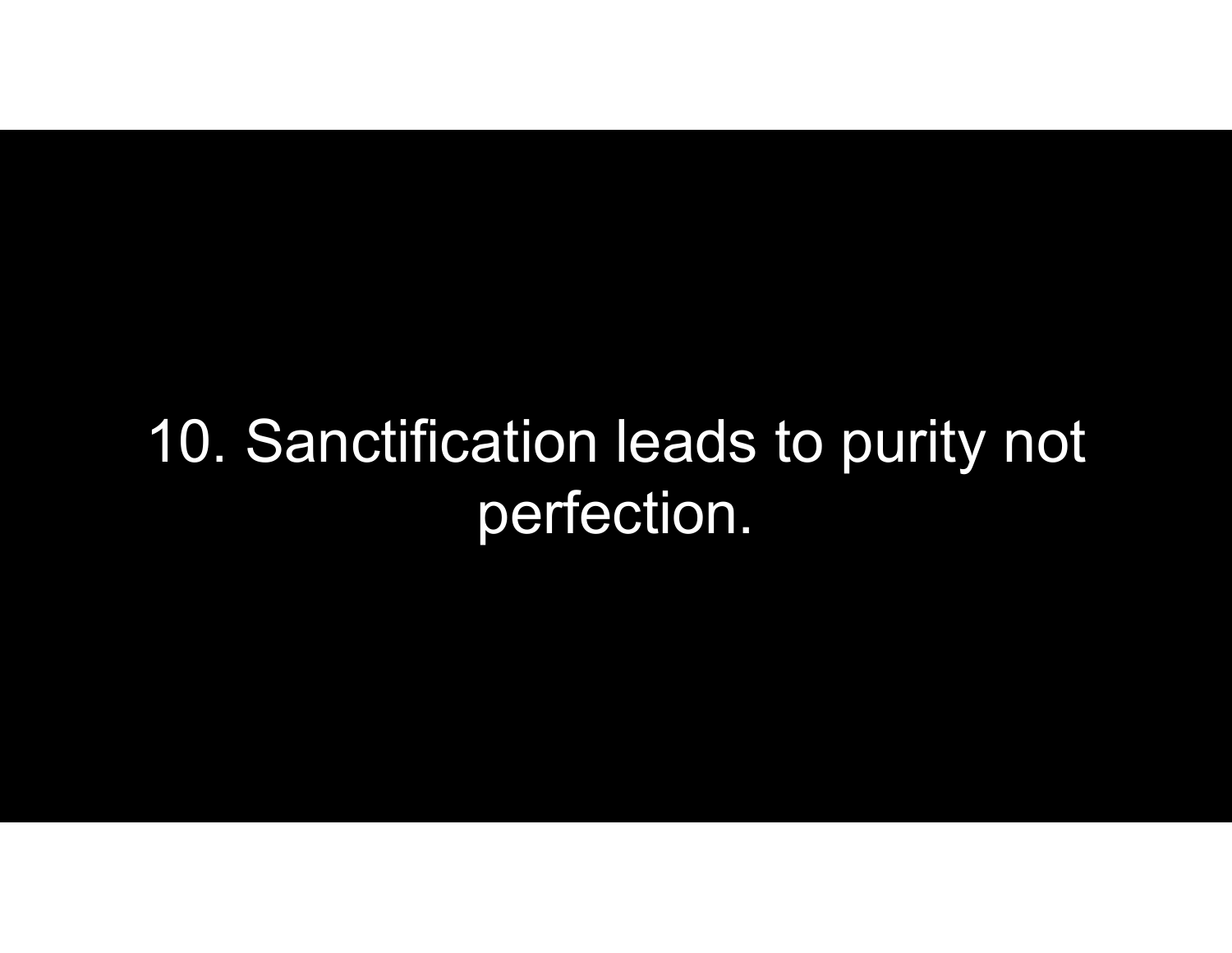11. Genuine holiness begins in our minds, permeates our hearts, captures our will and attitudes, flows from our lips and impacts our choices and treatment of others.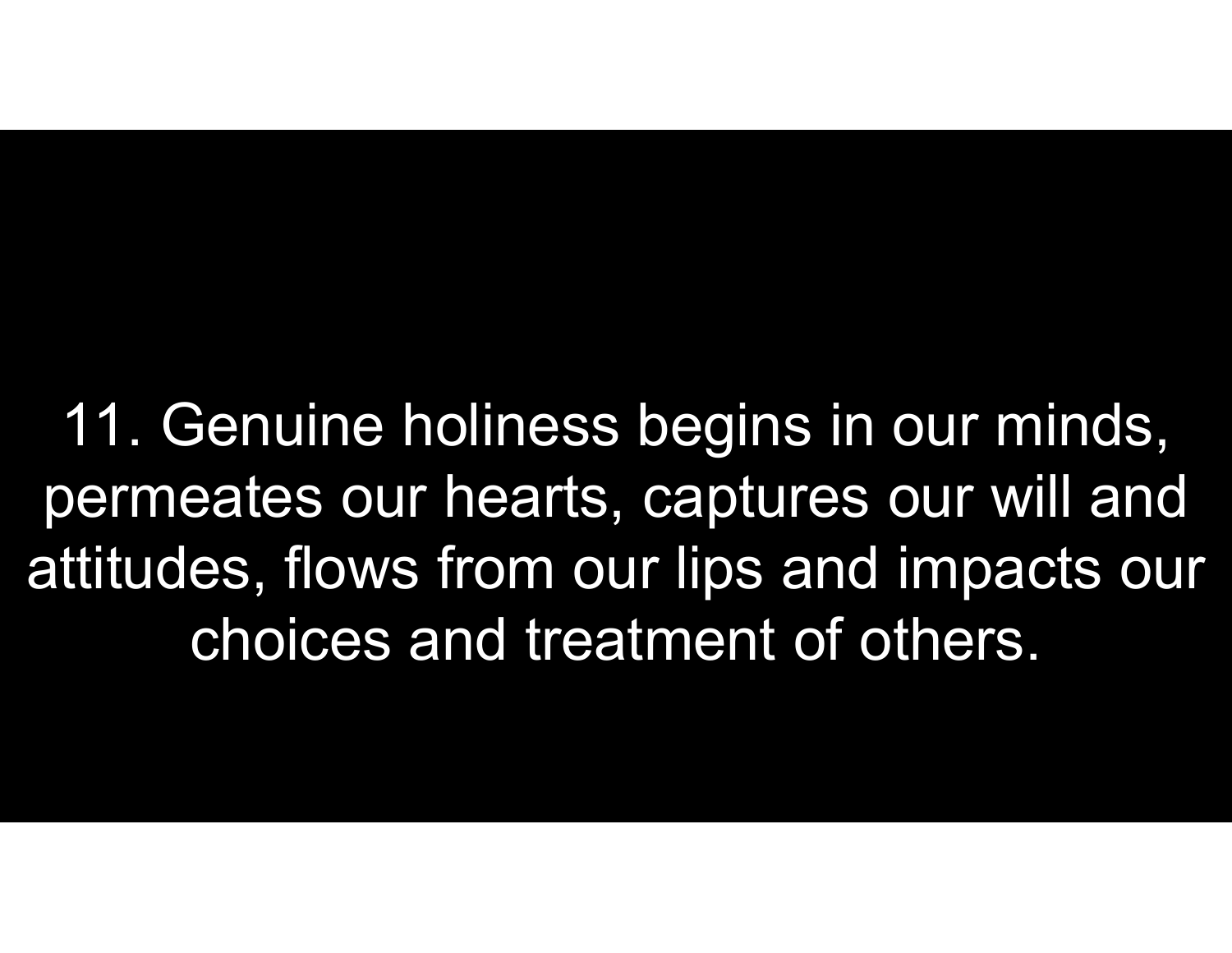# 12. Genuine purity is not simply adhering to a dress, speech or moral code.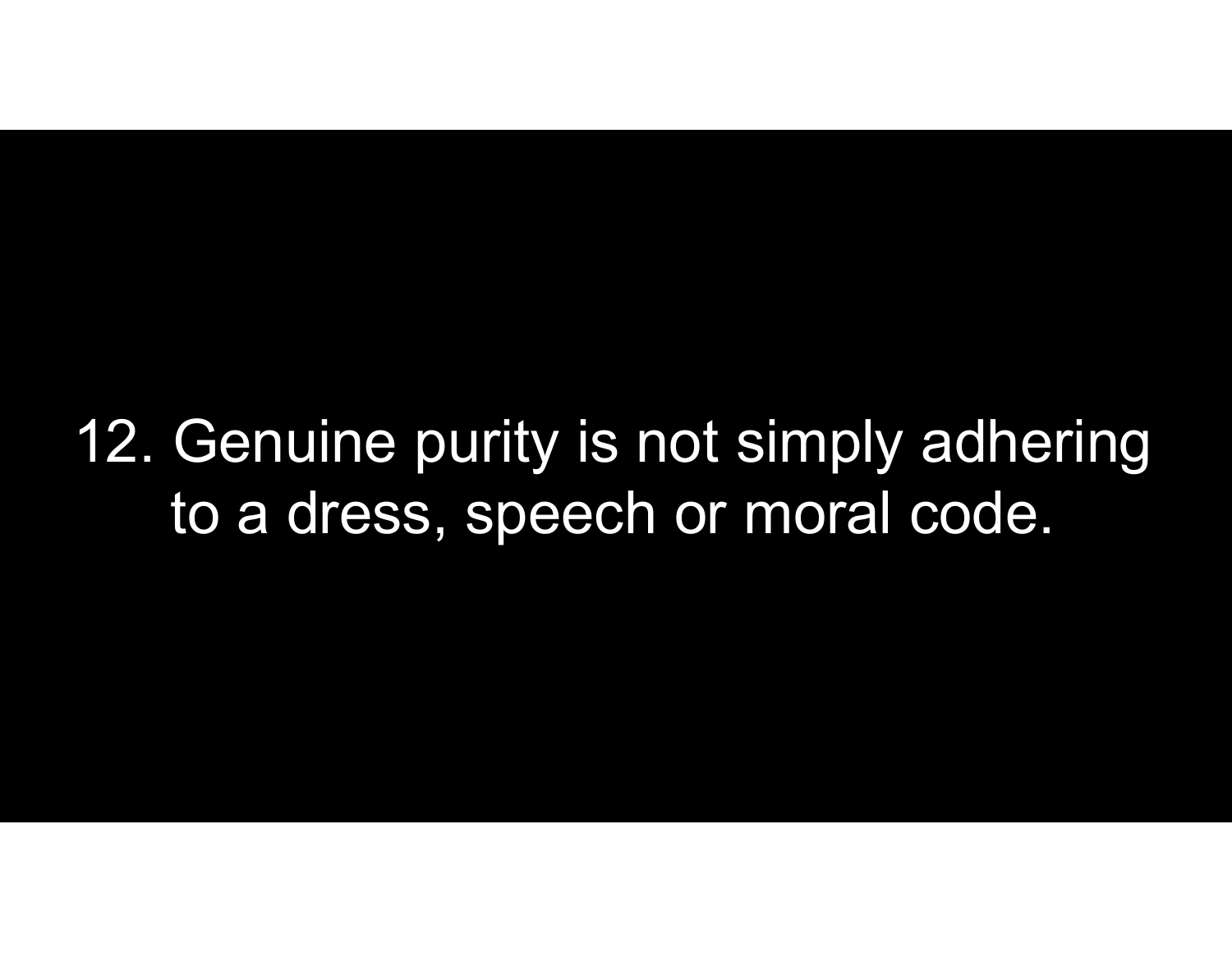13. Many of us are better at "acting" holy than being "holy."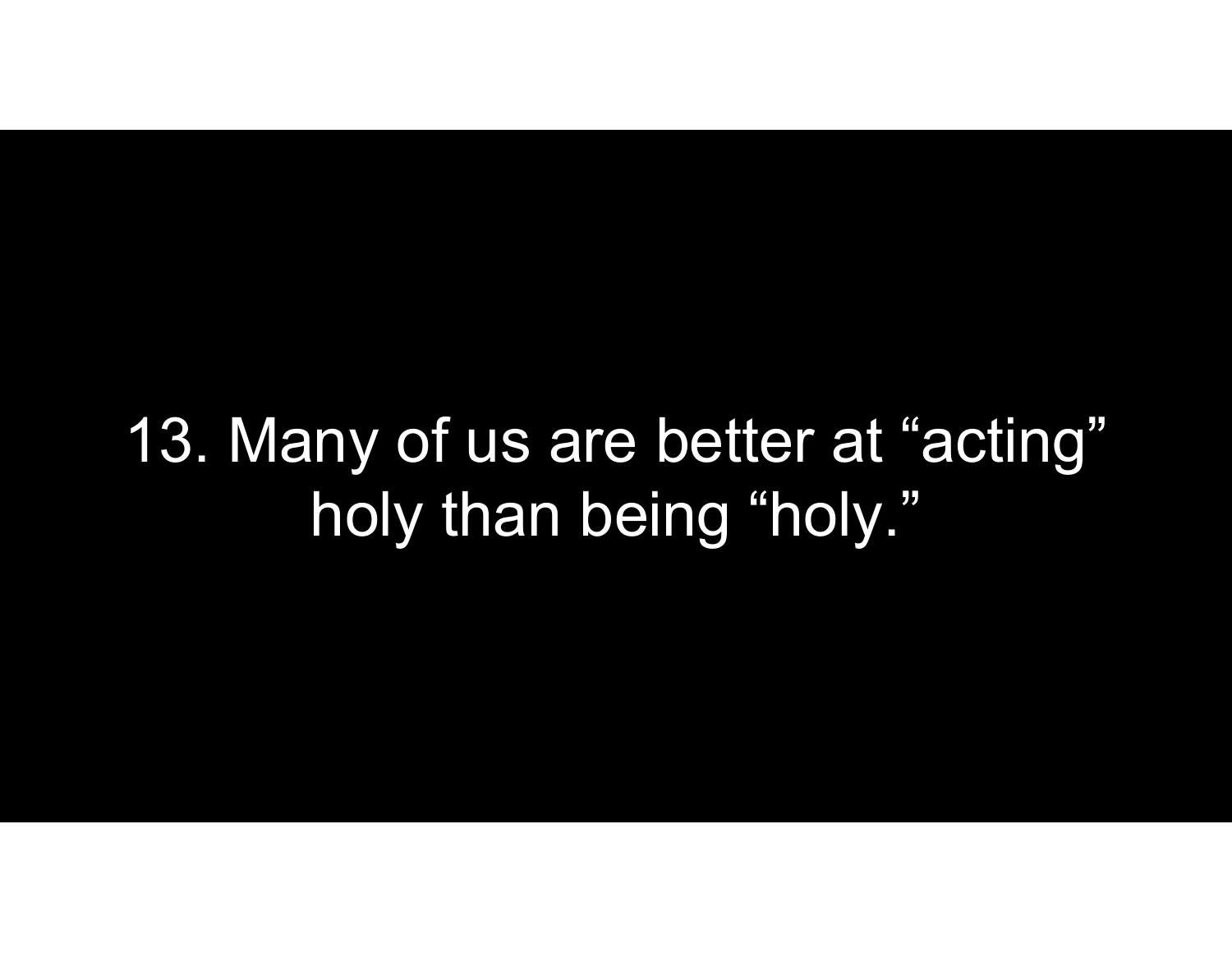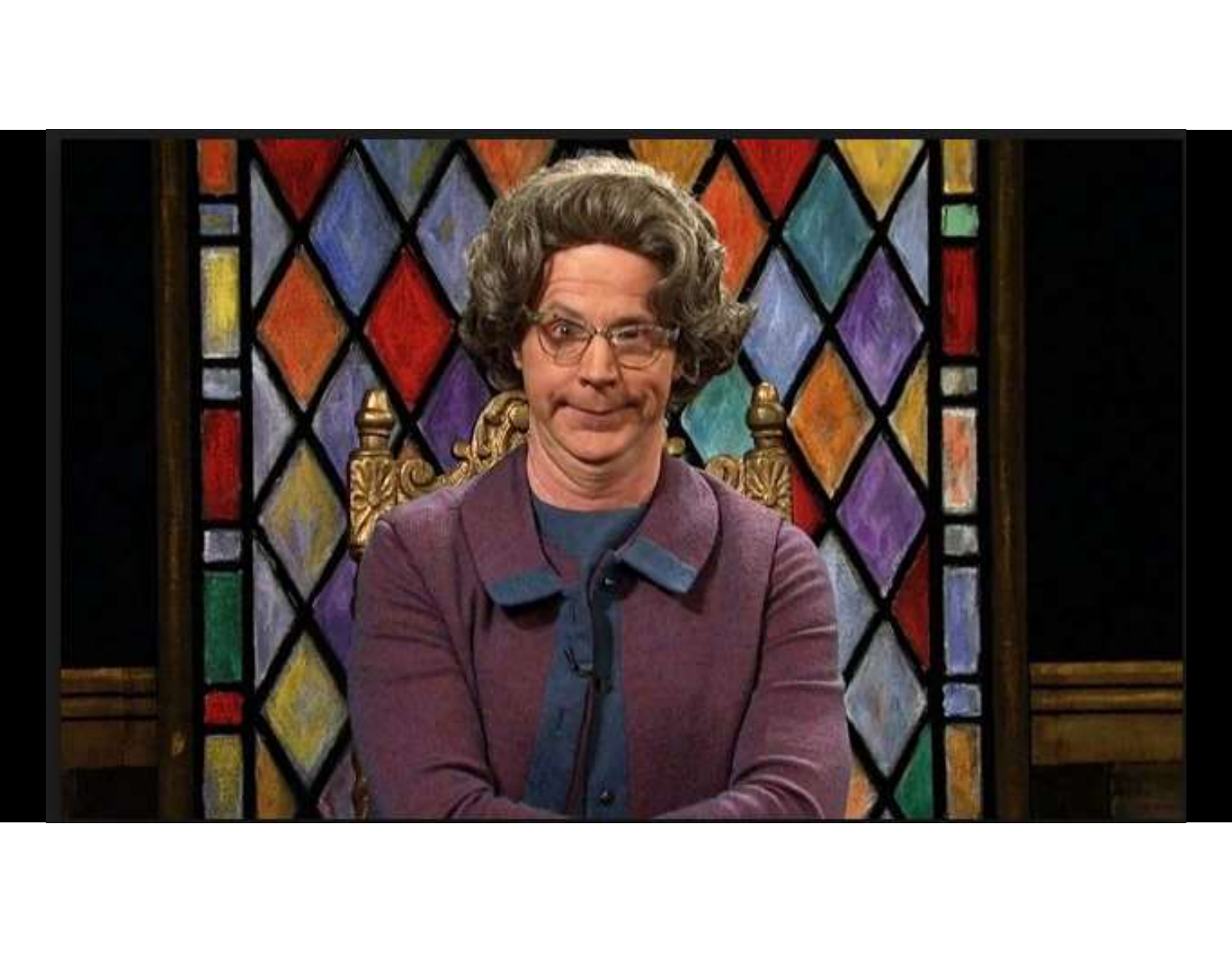### 1 Thessalonians 4:1-8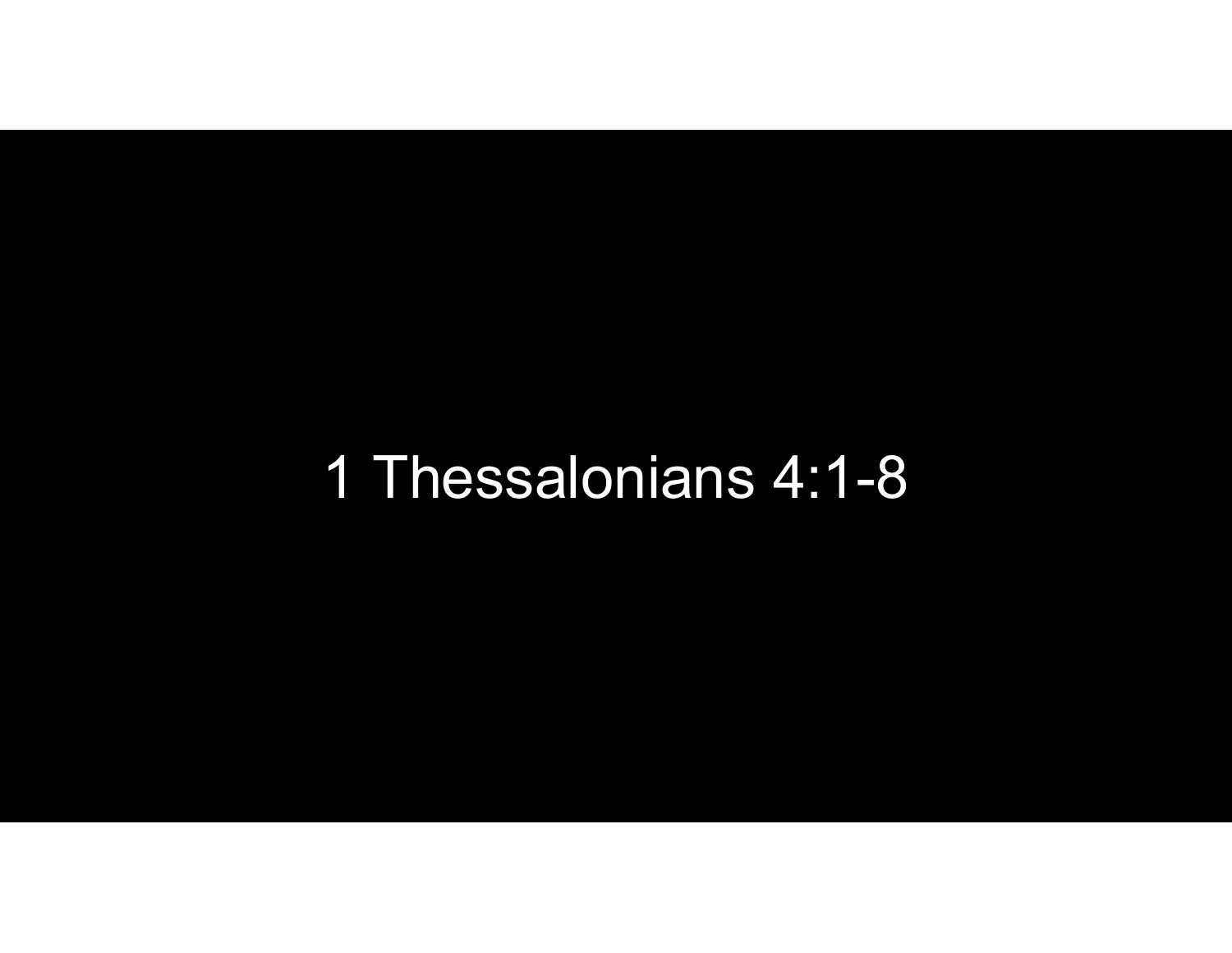## James 1:26, 27